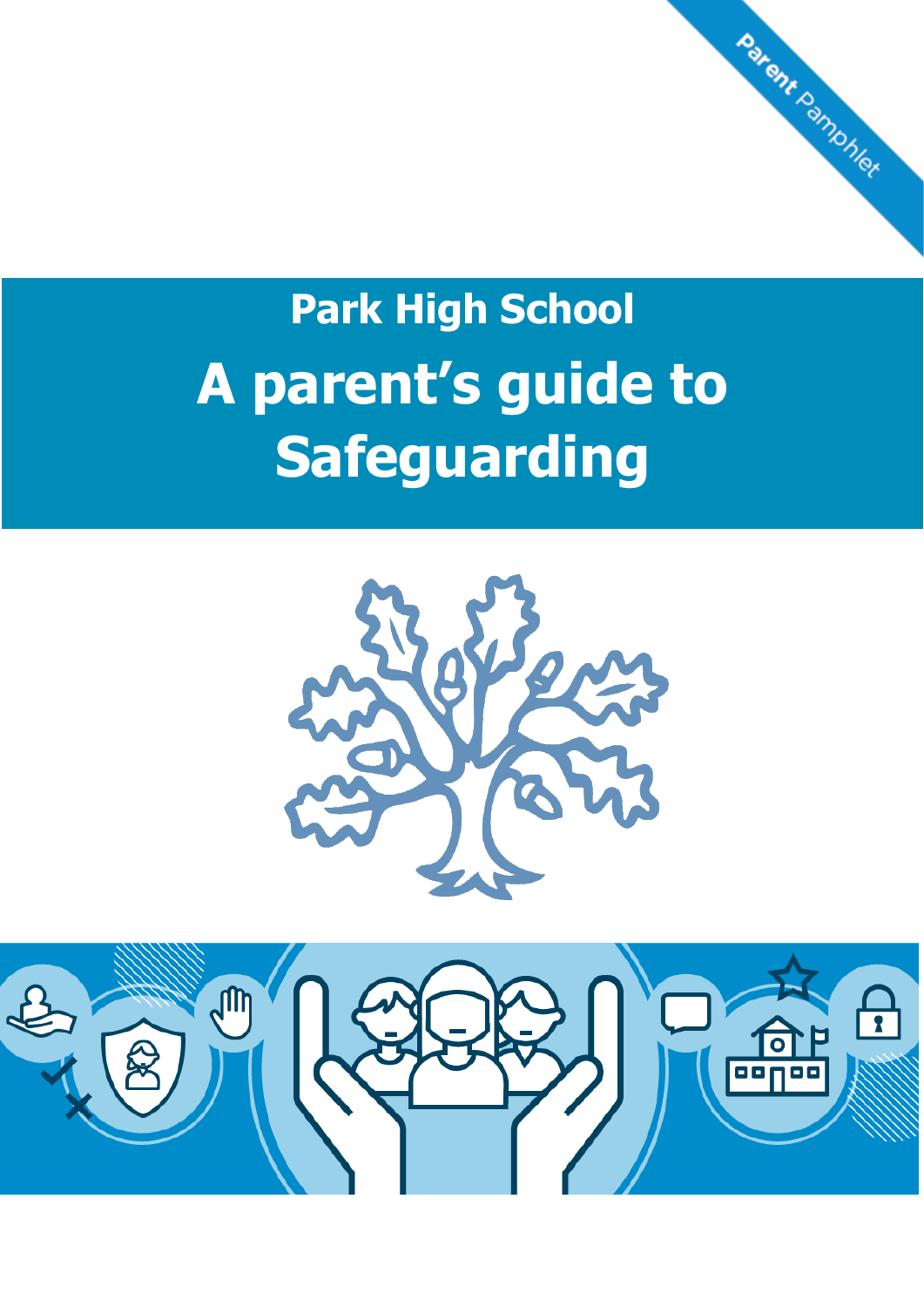### **What is safeguarding?**

Safeguarding is essentially about keeping children and young people safe from abuse or neglect.



All those who come into contact with children and families in their everyday work, including people who do not have a specific role in relation to child protection, have a duty to safeguard and promote the welfare of children.

#### **Why is safeguarding important?**

At Park High School we understand that promoting the welfare of all the children who live and learn within our community is of upmost importance. This means ensuring that we create every opportunity for our pupils to grow, develop and achieve their own potential whilst being protected from harmful influences and actions either on the part of others or themselves.



By doing this we will enable children to maximise their own life chances.

If you notice anything that concerns you, talk to your child to see if you can find out what is happening. If your child becomes distressed or you are not happy with the explanations, you could talk to our designated safeguarding staff at school, an adult you trust or call a helpline or children's social care services.

#### **Some signs to look for are:**

 $\bullet$  bruises or other injuries  $\bullet$  a change in behaviour – from quiet to loud, or from happy-go-lucky to withdrawn pain or discomfort  $\bullet$  fear of a particular person, or a reluctance to be alone with them  $\bullet$  secrecy around a relationship with a particular person  $\bullet$  reluctance to discuss where they go, or who they are with  $\bullet$  sexual talk or knowledge beyond their years  $\bullet$ being watchful, or always on edge • losing interest in their appearance • hobbies or family life  $\bullet$  having money and refusing to say where it has come from  $\bullet$  wetting the bed  $\bullet$  becoming clingy.